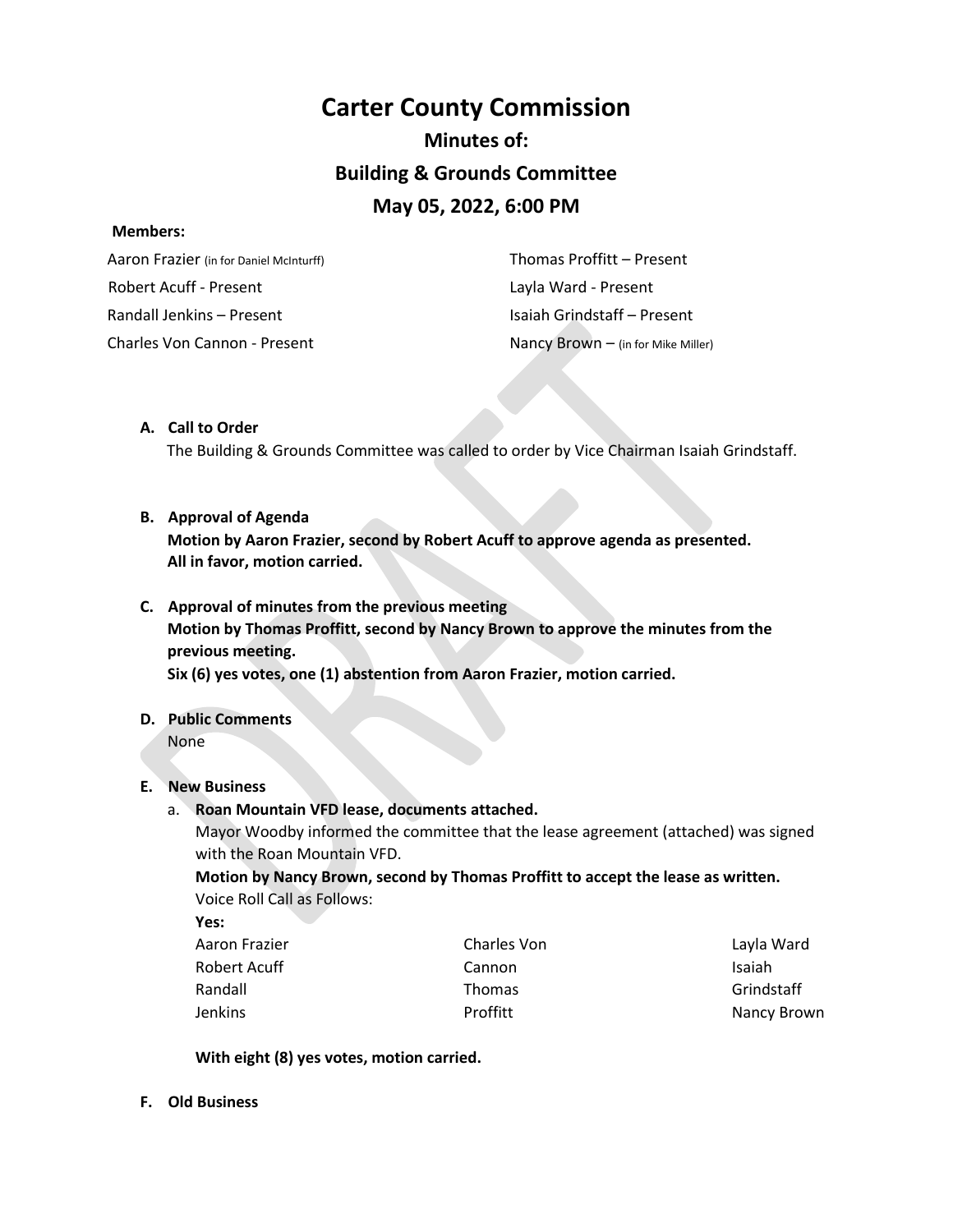## **a. Planning Office – Chris Schuettler**

Chris Schuettler reported that everything was looking good. The railing has been replaced and the entrance has been repaired. They are waiting for the roofers. Ron Kirby stated that everything will be done in a couple of weeks.

#### **b. Jail/Annex Renovations (also County Archives)**

Mayor Woodby updated the committee stating that the longer the wait to do something with the upstairs portion of the building the worse it gets. She stated that several offices have records being stored at the Work Force Development Buildings and they need to be removed. She stated that she sent a letter out to each office to get them to reach out to the records committee about moving them and the destruction schedule.

#### **c. Accessible Playground/Dog Park**

Vice Chair Frazier stated that they have gotten the ok from the city about the dog park. They are in a holding pattern with the playground, it is going to cost \$500,000 to \$1 million. The softball field is going to be about \$500,000. The dog park, pavilion and gazebo will be about \$60,000. They are working on adjacent landowners on easements.

#### **d. Rehabilitation Facility at old Prison Work Camp Site**

Mayor Woodby stated that this can be taken off the list. The lease has been signed and it should be up and running next year.

#### **e. Sluder property update**

The modular sold on Govdeals.com for \$7,700. Chris Schuettler stated that he had a 15-day quote for a building at \$237,000.

**f. Workforce Development Complex as a CTE site for Carter County Schools** Mayor Woodby stated that this can be taken off the list because it is being transferred to the Tennessee Board of Regents.

## **g. Radio System**

No update, meeting Friday May 06, 2022.

**h. Estimate on repairing gutters on the Courthouse (with addition of windows)** Mayor Woodby reported that it was being worked on and she would update next month.

## **i. Demolition of planning & probation buildings**

Mr. Schuettler will be out of the building and the money has been budgeted for the demolition.

## **j. Financial Department Remodel**

The bid that was chosen was by Construction Partners, LLC with a quote of \$440,400. **Motion by Aaron Frazier, second by Nancy Brown to accept the bid from Construction Partners, LLC for the Financial Department Renovations.** 

Voice Roll Call as Follows: **Yes:** Aaron Frazier Robert Acuff

Randall Jenkins Charles Von Cannon